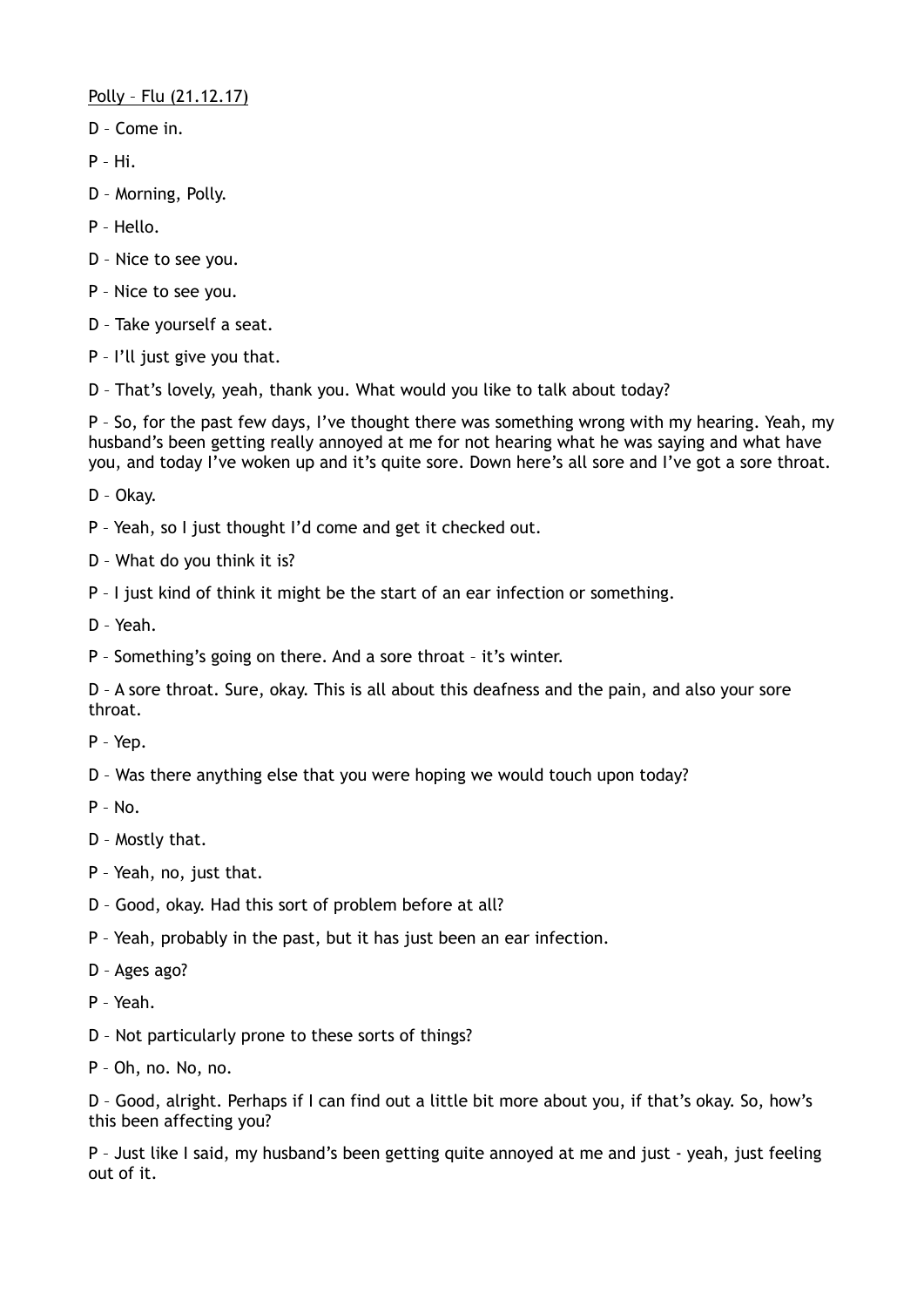D – Annoyed at you because you can't hear. So, you're missing out on things because you can't hear properly from the right ear?

P – Yeah.

D – The other ear's okay?

P – Yeah, I think it's fine, it just feels muffled, it feels…

D – How else has it affected you, apart from it annoying you and your husband? Is it affecting anything else that you do?

P – Just, I'm having to use - because, I work talking on the phone quite a lot, so I'm having to use the other side quite a lot.

D – So, you're right handed, so naturally you want to use the phone on your right-hand side.

P – Yeah.

D – Do you have a headset on?

P – I'm supposed to, but I don't, I prefer the phone.

D – You prefer the phone, okay. And what is your role at work at the moment?

P – I'm a tenant liaison administrator.

D – Okay, so a lot of time on the phone, in that case?

P – Yeah, quite a lot of time, yeah.

D – Okay. Anything else that it's stopping you from doing?

P – No, no. It's- no.

D – Forgive me, because I don't know you very well, perhaps you could tell me – you don't smoke?

 $P - No$ .

D – Any bad habits that I need to know – hobbies wise, or activities wise? Not a big drinker, no substances, no cocaine or anything like that.

P – No, definitely not.

D – No, okay. Good, okay. Worst case scenario with this? You were thinking it was probably an ear infection.

P – Yeah.

D – Was there anything else in your mind?

P – No, well, the only thing is that one of my colleagues has got tonsillitis, so - but I don't know. I have used her phone, but I don't really know how you get tonsillitis. That's the only kind of thing that's possibly been going on.

D – Okay, good. And you've not had tonsillitis before at all?

P – I don't think so, no.

D – Not prone to that or anything like that? Okay. Never had glandular fever?

P – I don't know.

D – No other kissing contact apart from your husband?

 $P - No.$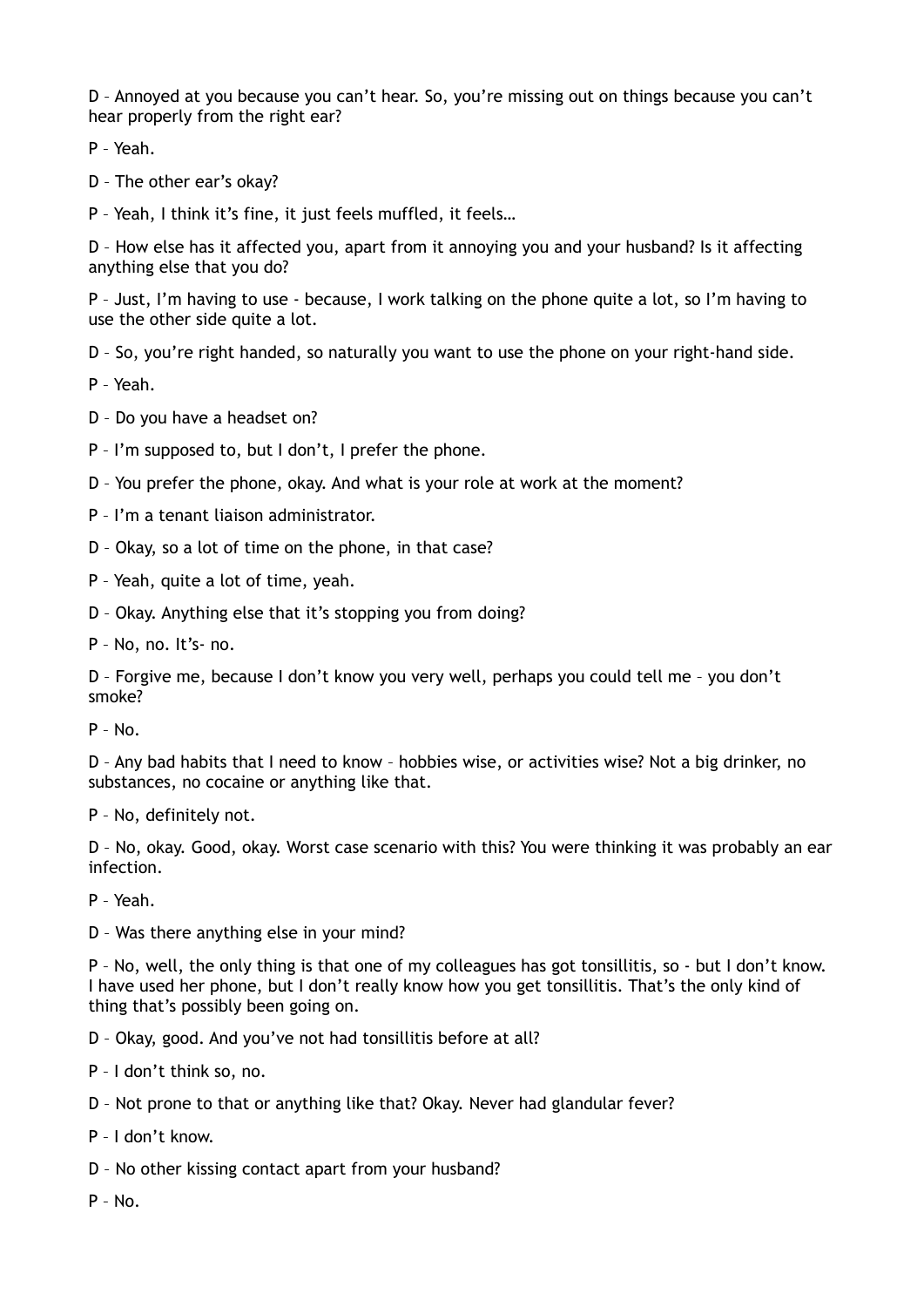D – Okay so we're not thinking that you've picked up anything and your husbands not got any symptoms at the moment?

- P No, he's got a really bad cold, but…
- D Oh, all right. Okay. His throat's okay, though, at the moment?
- P Yeah, I think so.
- D Are you achy or sore or anything?
- P Yeah, I'm really everywhere hurts, my back hurts, my neck hurts. Like, everywhere hurts.
- D It is the flu season, had you thought of that?
- P I hadn't actually.
- D Not really.
- P No.
- D So, potentially it could be linked with that as well, couldn't it?

P – Yeah. I've had flu once before and it completely wiped me out, so I thought unless I'm on the sofa and can't get up, it's generally not flu.

- D No, okay. You've not had a flu jab this year?
- P No, I haven't.

D – Because you are on out hit-list for having it, because of your under-active thyroid.

- P Oh, I didn't know.
- D You can have them regularly if you want.
- P Right, I didn't know that.

D – Your thyroid blood test was normal; you're not having symptoms with your thyroid at the moment? Things are okay?

- P No, I'm keeping on top of matters.
- D Happy with that?
- P Yeah.

D – Okay, good. Well, I'm going to check you over – is there anything in particular that you wanted me to do for you?

- P No, just kind of get to the bottom of it.
- D Just check it out and why it's happening and make some recommendations.

P – Yeah, because what I'm concerned about is, is that it gets worse and every where's closed over Christmas.

- D Yeah, you want to know how to deal with it if it gets worse.
- P Yeah.
- D Is it just the two of you in the house?
- P No, we've got two little girls.
- D And how old are they?
- P Three and my youngest was one yesterday.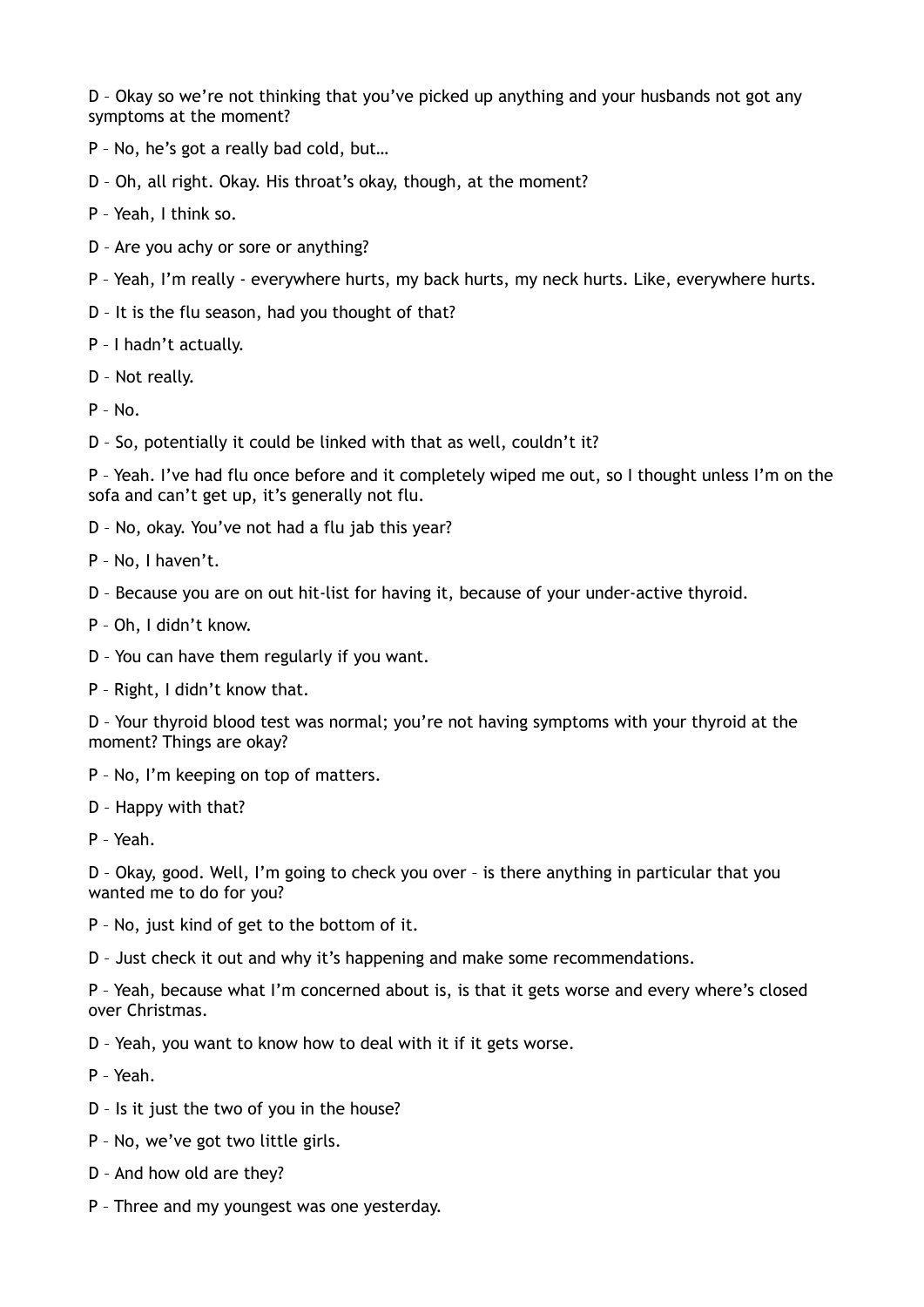D – Oh, congratulations, okay, great. Nice celebrations then, presumably?

P – Yeah, it's been lovely.

D – Have you got help with looking after them, if you're poorly?

P – Yeah, we've got loads of family around.

D – Okay, so good family support and good times for Christmas, hopefully, fingers crossed if we can keep you well. Have you taken anything for this pain?

P – No I haven't, I've just, kind of…

D – Did you have any, kind of, preconceived ideas about what you wanted me to do, apart from just check you over?

P – Not really, no, I just kind of…

D – Okay well let's do that for you now. Have you been hot and sweaty?

P – A little bit.

D – Little bit, okay. Not been abroad anywhere exotic recently or anything like that? Okay. Going to pop this in your ear to check your temperature, if that's okay? Your teeth are okay, when you bite down, it doesn't hurt? Your temperature at the moment is okay.

P – It's a little bit sore, yeah.

D – A little bit sore, okay, it's not tender in your teeth as such, though?

 $P - No.$ 

D – No pain in your face when I'm pressing on there?

 $P - No$ .

- D Nasal symptoms, not a problem?
- P No.

D – Let's have a look at your throat. So, not particularly inflamed, not particularly pus-y or anything like that, that's great. No obstruction in your nose. If you just close your mouth and breathe through your nose. Okay, so this is the bad ear – I'm going to look in the good ear first if that's okay. And this one. You know when you go up in a plane and you make your ears pop, can you do that at the moment?

P – Yeah, but it's not…

D – It's not easy is it?

P – No.

D - It's not working properly at the moment, and that's the issue, isn't it? Not particularly glandy, that's great, you are a bit glue-y in both of your ears. I'm just going to check your hearing if that's okay, just tell me what I'm saying.

P – Twenty-one?

D – Very good, okay. [whispered] Twenty-eight.

P – Twenty-eight.

- D [whispered] Forty-three.
- P Oh, say that one again.
- D [whispered] Forty-three.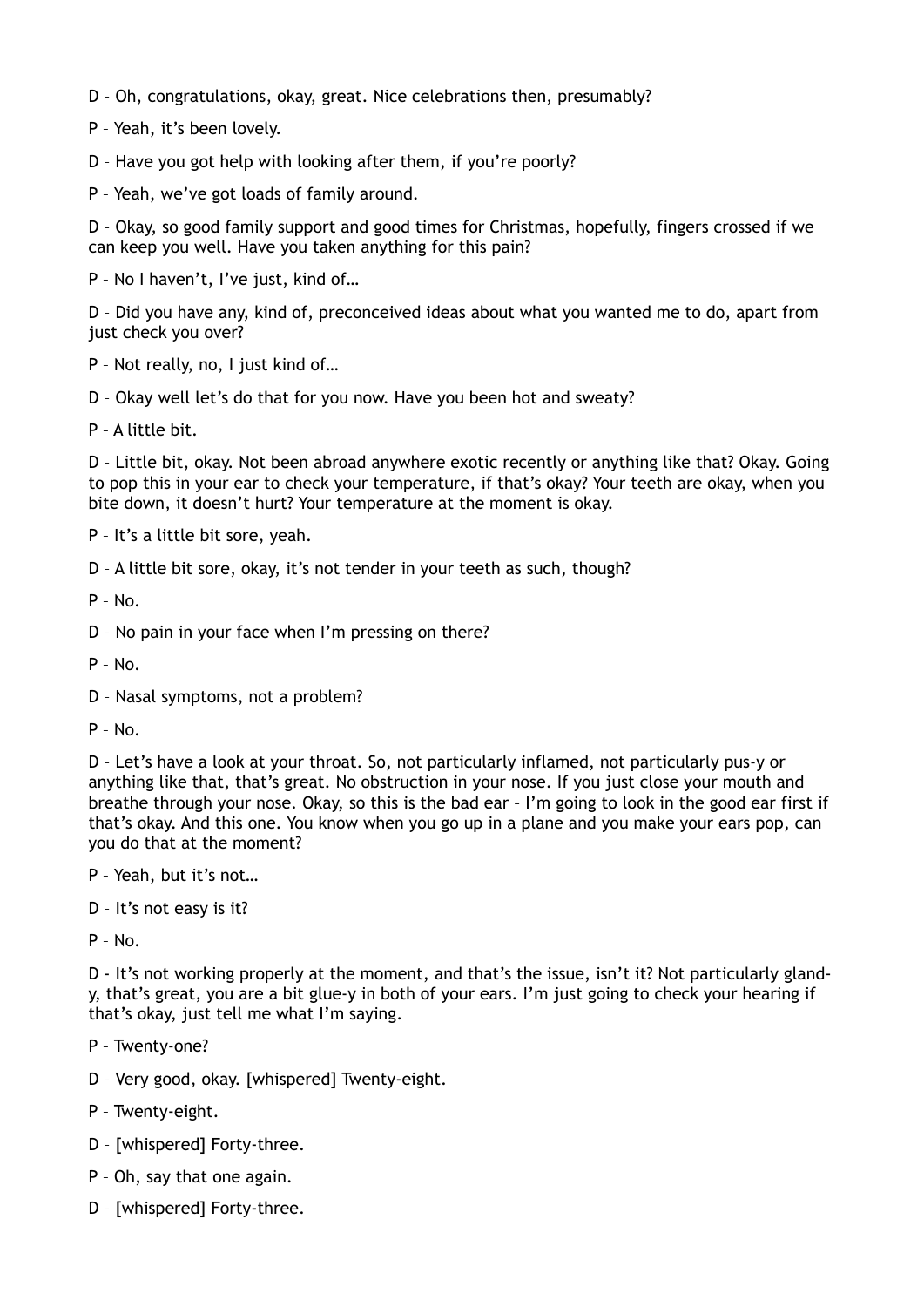P – Forty-three.

D – So your hearing on both sides is not great, is it? It's not perfect but it's not bad, but you are gluey in both of your ears and I can certainly explain what's going on there. Doesn't hurt when you breathe at all? No? I'll just check your chest, if that's okay?

P – Yeah.

D – If you just stand up for me, and turn around, I'll just have a listen into your lungs. Your periods okay?

P – I've not had any since before my daughter, but I'm breastfeeding.

D – You're breastfeeding, okay, are you taking any precautions at the moment.

P – Having two children, that's enough precaution.

D – Yeah, yeah. Would it be a disaster if you got pregnant?

P – Probably.

D – Okay, so are you going to take precautions, do you want any advice about that.

P – No, we just kind of use condoms.

D – You're happy enough?

P – Yeah.

D – Good. Breathe away. Deep breath. Fabulous, lovely, okay. That's great. And you've been a bit sore around here, as well, haven't you?

P – Yeah, just… yeah.

D – Okay, great. Well I guess it won't come as a particular surprise in flu season, with you being a bit achy, that you've a flu-like illness.

P – Okay.

D – The problem with your ears and the deafness is related to that, to the cold aspect of that, the viral aspect of that. Popping exercises will help. So, the ones that you do when you go up in a plane.

P – Yeah.

D – If you do those repeatedly to try and help with that, and you might help that a little bit by using a decongestant that the chemist could supply for you.

P – Right.

D – Probably use a nasal decongestant. The flu, rarely in your age group, causes nasty complications, particularly since you're not prone to anything and you're not a smoker. But, if you do find that you're particularly unwell with a persistent fever and your breathing is much faster than usual, or something like that, then we're happy to see you again straight-away, just to make sure you've got no complications with the flu. But, you probably want to take symptomatic treatment for this, and that might consist of safer options, which is paracetamol, or if you've got no problems with taking aspirin – it doesn't irritate your stomach and it doesn't make you wheezy, then you could take ibuprofen in addition to that.

P – Right.

D – So, the full dose for that, if you're feeling really dreadful, would be 600mg three times a day after food - stop it if it causes indigestion or wheezing. Does that all make sense?

P – Yeah.